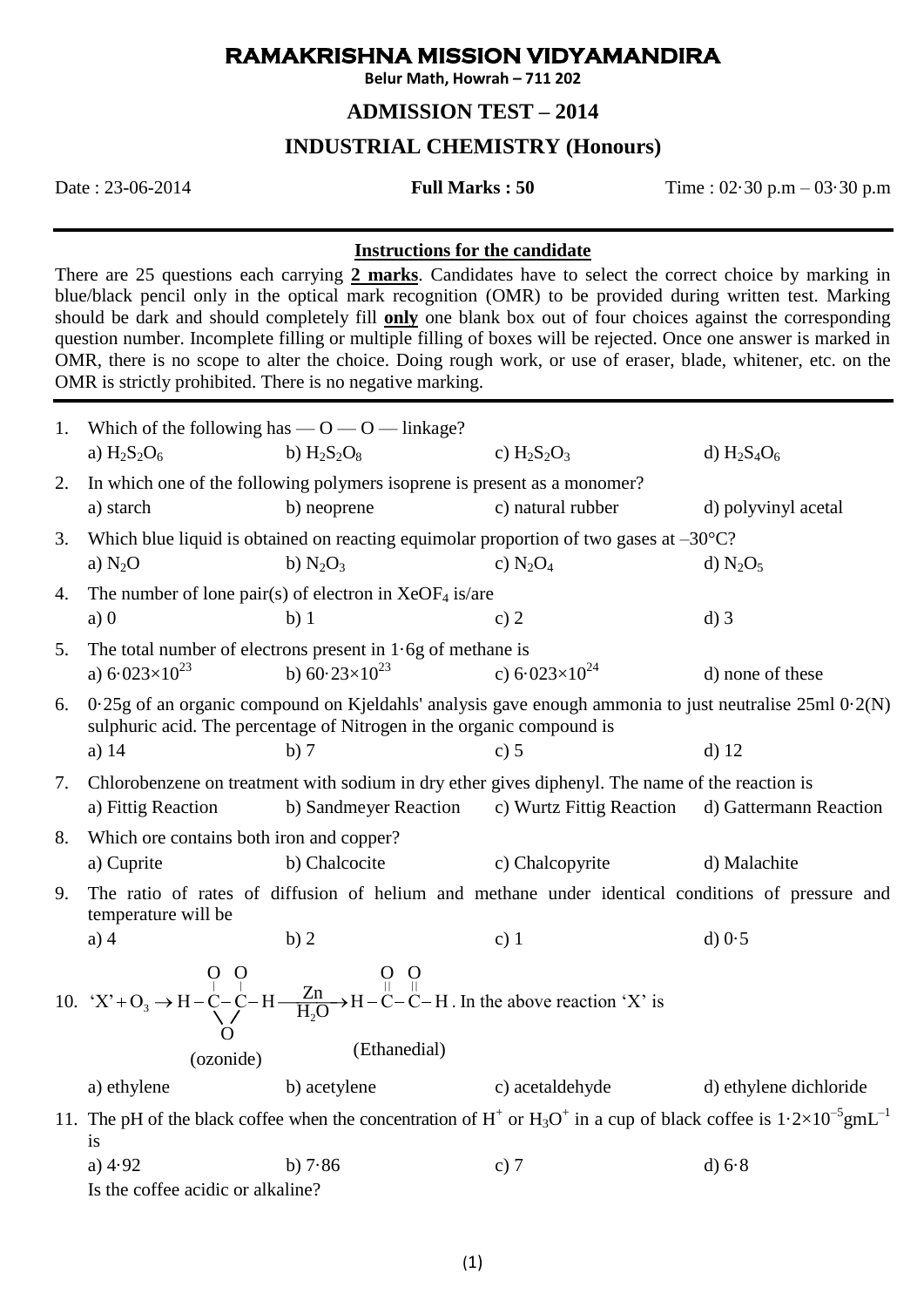- 12. Which of the following is not oxidised by ozone? a) KI b)  $FeSO_4$  c) KMNO<sub>4</sub> d) K<sub>2</sub>MnO<sub>4</sub>
- 13. The solubility of Ag<sub>2</sub>SO<sub>4</sub> is 0.026 g.mole lit<sup>-1</sup> at 25°C. The solubility product of it at 25°C is a)  $7.03\times10^{-5}$ b)  $14.06\times10^{-5}$ c)  $2\times10^{-4}$ d) none of these
- 14. An organic compound 'X' (Molecular Formula  $C_9H_{10}O$ ) gives the following chemical tests :
	- i) Forms 2,4-DNPH derivative
	- ii) Reduces Tollen's Reagent
	- iii) Undergoes Cannizzaro's reaction
	- iv) On vigorous oxidation, 1,2-benzene dicarboxylic acid is obtained. The compound 'X' is
	- a)  $\begin{bmatrix} 0 \end{bmatrix}$  b)  $\begin{bmatrix} 0 \end{bmatrix}$  c)  $\begin{bmatrix} 0 \end{bmatrix}$  d) **CHO**  $C_2H_5$  $C_2H_5$ CHO  $CH<sub>3</sub>$  $CO - CH<sub>3</sub>$ **CHO**  $C_2H_5$
- 15. Sodium salt of an unknown anion when treated with  $MgCl<sub>2</sub>$  gives white precipitate only on boiling. The anion is
	- a)  $SO_4^{2-}$ b)  $HCO<sub>3</sub>$ c)  $CO_3^{2-}$ d)  $NO_3^-$
- 16. The molarity of Sodium Hydroxide solution made by dissolving 4g of it in 250ml. of water is a) 0·4M b) 0·8M c) 0·2M d) 0·1M
- 17. An aqueous solution of 6·3g oxalic acid dihydrate is made upto 250ml. The volume of 0·1N caustic soda solution required to neutralise 10ml of this solution is a) 40ml b) 20ml c) 10ml d) 6·3ml
- 18. A gas cylinder containing cooking gas can withstand a pressure of 14·9 atmosphere. The pressure gauge of the cylinder indicates 12 atmosphere at 27°C. Due to an accidental fire in the building the temperature starts rising. The cylinder will explode at a)  $99.5^{\circ}$ C b)  $54^{\circ}$ C c)  $68^{\circ}$ C d)  $49^{\circ}$ C
- 19. A solution which is  $10^{-3}M$  each in Mn<sup>2+</sup>, Fe<sup>2+</sup>, Zn<sup>2+</sup> and Hg<sup>2+</sup> is treated with  $10^{-16}M$  sulphide ion (H<sub>2</sub>S). If K<sub>SP</sub> of MnS, FeS, ZnS and HgS are  $10^{-15}$ ,  $10^{-23}$ ,  $10^{-20}$  and  $10^{-54}$  respectively which one will precipitate first? a) FeS b) MnS c)  $HgS$  d) ZnS
- 20. Gastric juice contains about 3g HCl per litre. If a racing horse produces about 2·5 litre of gastric juice per day, how many antacid tablets each containing  $400mg$  of  $Al(OH)_3$  are needed to neutralize all the HCl produces in one day?  $(Al = 27, Cl = 35.5)$ a)  $14$  b) 7 c) 4 d) none of these

21. Which one of the following properties is exhibited by phenol (Hydroxy benzene)?

- a) It is soluble in aq. NaOH and evolves  $CO<sub>2</sub>$  with aq. NaHCO<sub>3</sub>
- b) It is soluble in aq. NaOH and does not evolve  $CO<sub>2</sub>$  with aq. NaHCO<sub>3</sub>
- c) It is insoluble in aq. NaOH but evolves  $CO<sub>2</sub>$  with aq. NaHCO<sub>3</sub>
- d) It is insoluble in aq. NaOH and does not evolve  $CO<sub>2</sub>$  with aq. NaHCO<sub>3</sub>
- 22. Which product is formed when Benzaldehyde reacts with concentrated aqueous KOH solution?

a) 
$$
K^+O^-
$$
— $\overline{O}$ — $\overline{CO}$ — $\overline{CO}$ — $\overline{CO}$ — $\overline{O}$ — $\overline{O}$ — $\overline{O}$ — $\overline{O}$ — $\overline{O}$ — $\overline{O}$ — $\overline{O}$ — $\overline{O}$ — $\overline{O}$ — $\overline{O}$ — $\overline{O}$ — $\overline{O}$ — $\overline{O}$ — $\overline{O}$ — $\overline{O}$ — $\overline{O}$ — $\overline{O}$ — $\overline{O}$ — $\overline{O}$ — $\overline{O}$ — $\overline{O}$ — $\overline{O}$ — $\overline{O}$ — $\overline{O}$ — $\overline{O}$ — $\overline{O}$ — $\overline{O}$ — $\overline{O}$ — $\overline{O}$ — $\overline{O}$ — $\overline{O}$ — $\overline{O}$ — $\overline{O}$ — $\overline{O}$ — $\overline{O}$ — $\overline{O}$ — $\overline{O}$ — $\overline{O}$ — $\overline{O}$ — $\overline{O}$ — $\overline{O}$ — $\overline{O}$ — $\overline{O}$ — $\overline{O}$ — $\overline{O}$ — $\overline{O}$ — $\overline{O}$ — $\overline{O}$ — $\overline{O}$ — $\overline{O}$ — $\overline{O}$ — $\overline{O}$ — $\overline{O}$ — $\overline{O}$ — $\overline{O}$ — $\overline{O}$ — $\overline{O}$ — $\overline{O}$ — $\overline{O}$ — $\overline{O}$ — $\overline{O}$ — $\overline{O}$ — $\overline{O}$ — $\overline{O}$ — $\over$